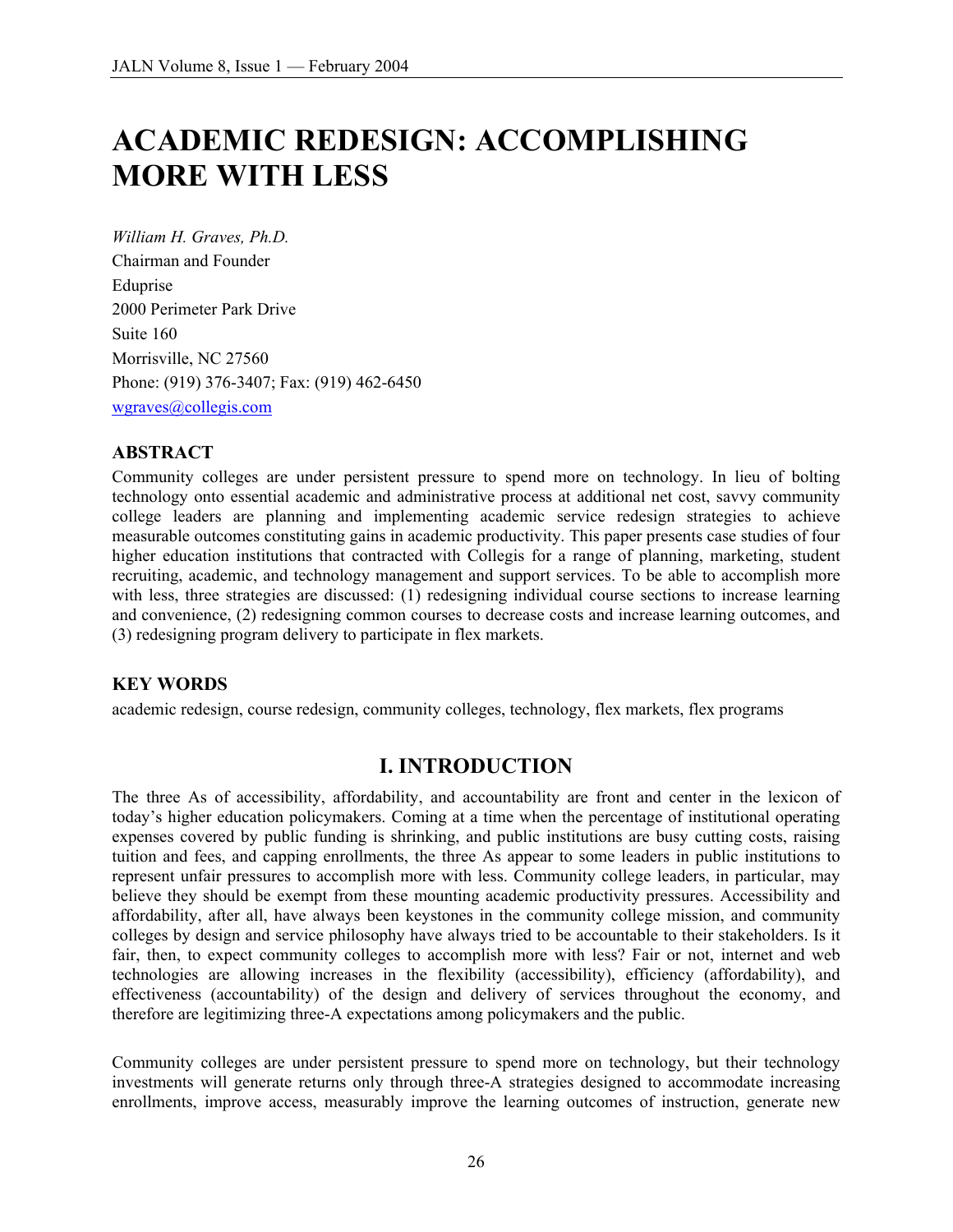program revenues, or stabilize or reduce critical institutional costs. In lieu of bolting technology onto academic and administrative processes at additional net cost, savvy community college leaders are planning and implementing *academic service redesign* strategies to achieve measurable outcomes constituting gains in academic productivity.

In creating service relationships with about 40 community colleges (accounting for approximately 40 percent of all client colleges and universities), we at Collegis started by posing some of the following questions to campus leaders to help them focus on strategic three-A opportunities to use technologyenabled redesign strategies to increase academic productivity or accomplish more with less. How would you answer these questions?

- 1. Are your classroom technologies and student PC labs well managed? Are instructors taking advantage of these investments and aware of best practices in using technology in instruction? Is your technology-related faculty support or development program designed to produce measurable institutional results beyond increasing the number of instructors or courses using technology? If so, what are those institutional results? For example, do they include any of the following measurable goals?
	- a. Improve student learning. How will you account for improved learning outcomes?
	- b. Improve key institutional metrics such as the retention rate, persistence rate, graduation rate, or time-to-graduation rate. Have you determined which courses correlate to the retention rate or to other of the aforementioned critical measures of academic success?
	- c. Improve student satisfaction with the institutional experience, especially the instructional experience. Student satisfaction often influences persistence rates and other measures of academic success. Increased student satisfaction follows in part from the increases in student learning enabled by common course redesign (see Item  $2$  below) and in part from the self-service convenience factor of having online access to a rich array of academic and administrative services —the expectation of the new internet generation and the form of access now required or favored by many adult students.
	- d. Use technology to make instruction and other services more flexible for students and their instructors.
	- e. Offer a one-stop online self-service center backed up with just-in-time high-touch help. Even traditional undergraduate students value the convenience factor, and your institution accordingly may wish to build more flexibility into instruction and other student services, while redesigning and strengthening the critical high-touch interactions expected and needed by students from time to time.
- 2. Is your institution aware of the base of nationwide successes in working with faculty teams to redesign *common courses*—required courses and high-demand electives—to reduce per-enrollment instructional costs while improving learning outcomes? The common course redesign process, described elsewhere in this volume by Carol Twigg, focuses on active learning, the differentiated learning styles and needs of individual students, and effective high-touch mentoring provided by instructors and other course assistants. Are these outcomes and the redesign process required to achieve them part of your institution's experience base? If not, are you willing to import them?
- 3. Does your institution offer academic programs or clusters of courses to the *flex market* of students unable or unwilling to participate in instruction requiring significant real-time structured interaction between instructors and students? Has your institution selected at least one program to offer to the flex market as a flex program, perhaps a degree or certificate program to meet workforce or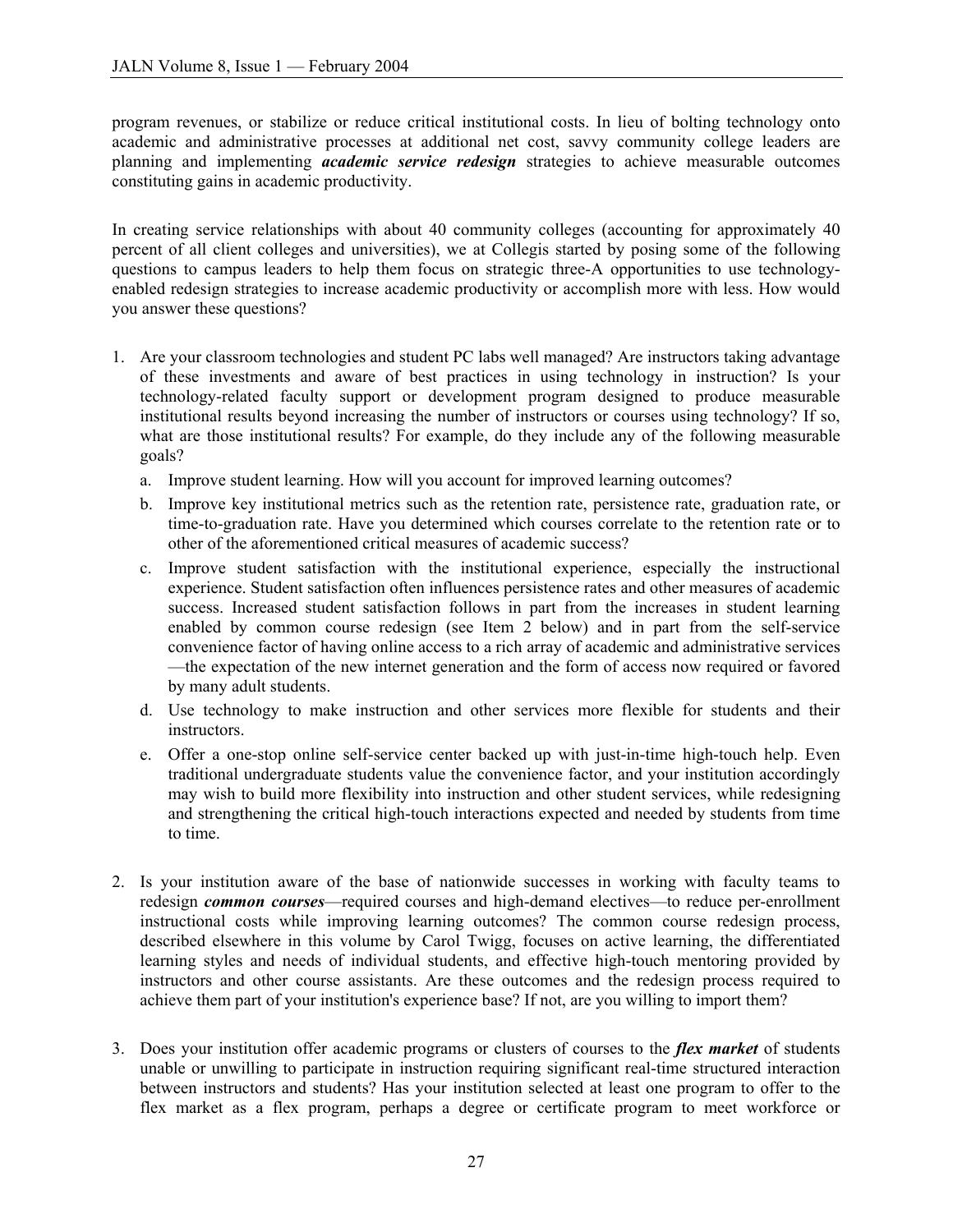professional needs? Have you verified through market research that there is a niche flex market for that program? Have you developed or redesigned that program for delivery into the flex market? Have you developed a business plan for taking the program to the targeted flex market? Do you have the capital to proceed with development and recruiting? What is the break-even point? Are you willing to import the curriculum to avoid development costs and quicken the time to market? Does your institution have the full range of services required for success in a flex market—services such as market research, development of a marketing plan, development of a business plan, course and program development services to enable your instructors to take advantage of best practices, marketing and student recruitment services to ensure a successful enrollment effort, course and program evaluation services, and infrastructure and call-center and help-desk services to ensure student satisfaction and a successful 24/7 service model? How will you measure the success of your flex programs? For example, are you trying to achieve one or more of the following goals?

- a. Generate new profitable revenue streams by participating in high-demand flex markets.
- b. Increase the supply of qualified workers or professionals to meet the priority needs of employers in your community.
- c. Increase access for those who otherwise could not complete a degree or certificate.
- d. Give all students a scheduling and delivery option for completing a degree or certificate program or a high-demand course of study such as general education requirements.
- e. Make a degree more affordable for those who otherwise would incur a higher *total* price.
- f. Increase the college-going rate in your community.
- g. Accommodate increasing enrollments.
- h. Avoid new classroom construction costs.
- i. Decrease declining enrollments.
- 4. Does your institution have the experienced expertise, management structures, venture funds, business plan, and governance structures to succeed in any of the endeavors cited above that happen to be mission critical for your institution? If not, are you willing to form mutually beneficial partnerships with companies or other institutions to gain access to the necessary resources?

#### **II. CASE STUDIES**

A few examples from the Collegis client base will illustrate the possibilities implied above and the way that some institutions responded to the readiness and resource questions raised in Item 4. These clients have contracted for a range of planning, marketing, student recruiting, academic, and technology management and support services, some through a fee-for-service contract and others through a contract providing a Collegis co-investment in market assessment, program development, and support and marketing and recruiting services in return for an enrollment fee assessed on each enrollment supported by Collegis.

#### **A. Brookdale Community College**

To meet high-demand IT workforce needs in its community in New Jersey, Brookdale imported and institutionally branded an IT certification solution (noncredit), including a full range of marketing, recruiting, academic mentoring, and student support services. The flex delivery model for the program is based on open enrollment, asynchronous access to online self-study materials, access to a local computer lab and network center for hands-on work and mentoring as needed, and proactive intervention strategies designed to minimize attrition and maximize the probability of certification. In its first year, the program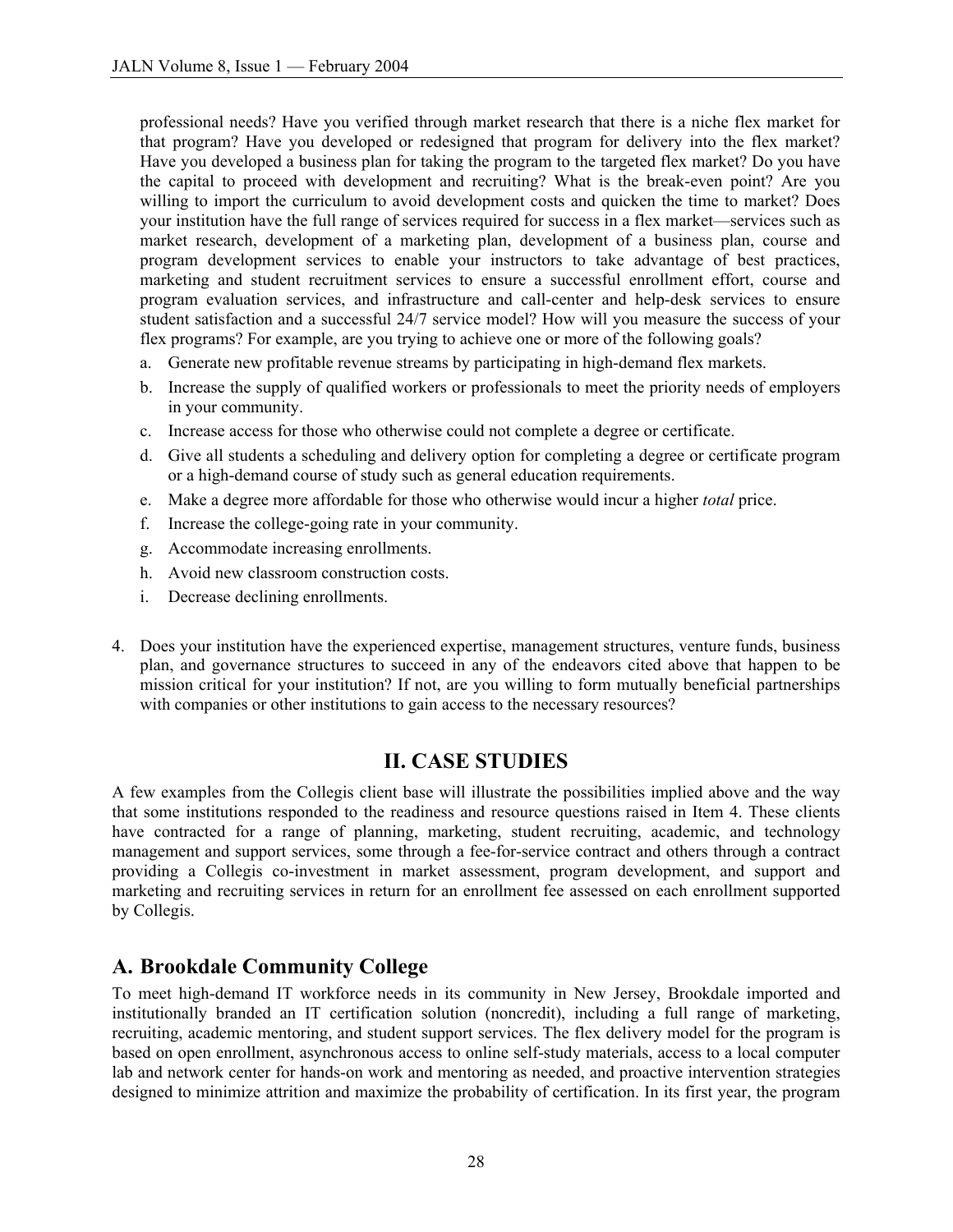enrolled 137 students, sustained a 98 percent retention rate, and experienced a certification success rate of 89 percent on 164 vendor exams. The program now has a revenue run rate approaching \$1,000,000 per year to supplement the college's non-tax-based discretionary revenue stream. Brookdale has also increased the quality of its institutional IT services and the satisfaction of students, faculty, and staff with those services while containing IT costs through an outsourced IT management solution.

# **B. Broward Community College**

Broward Community College in Florida has experienced increasing demands for both for-credit and noncredit flex programs that address Broward County's workforce shortages—in nursing, for example and workforce training needs in allied health professions and the IT industry. Lacking the rapid program development capacity to meet these educational demands, the college outsourced additional capacity to develop flex programs and provide  $24/7$  technical support for the students and instructors in those programs. Earlier attempts to fill open instructional technology support positions failed persistently, and so the college's instructional technology professionals now work collaboratively with a mix of externally contracted onsite and project professionals. The collaborative effort has resulted in (1) new discretionary revenues generated by contracted flex training for local companies and (2) grants enabling the redesign of an online nursing degree program into three different flex tracks tailored to meet the differentiated nursing needs: LPN to RN, RN refresher program, and so on. The new revenues are partially used to cover the costs of expanding instructional technology support as an entitlement for the college's faculty.

# **C. Montgomery College**

Montgomery College in Maryland has successfully outsourced course management system infrastructure and related technical and academic support services on behalf of the faculty and the college's distance learning program for three years. Cost savings have accrued from (1) the economy-of-scale leverage inherent in a remotely hosted course management system and related remote 24/7 systems administration and help desk services (undetectably shared with other institutions in the external provider's client base); and (2) the efficiency of mixing full-time onsite instructional technology support professionals and other professionals available on a part-time basis as needed for planning, training, and other project functions not requiring full-time personnel. One such project is the current effort to redesign a critical math course focused on upgrading the skills of students who failed the college's math placement exam. Another will generate new revenues by preparing students to transfer to a new flex business program at the University of Baltimore supported and marketed by Collegis.

## **D. Tennessee Board of Regents**

Tennessee Board of Regents (TBR) governs 13 community colleges, 6 universities, and 28 technology centers. The Regents mandated in mid-2000 that the constituent institutions would collaborate to create the Regents Online Degree Programs (RODP), initially offering five fully online degree programs in the fall semester of 2001—three associate programs articulated with two baccalaureate completion programs. The economic development goals of the RODP are to increase the state's college-going rate and the percentage of the population holding postsecondary degrees. Expecting approximately 400 enrollments in the first semester, TBR was pleasantly surprised to have to cap enrollments at 2,000. Demand pressures continue to necessitate enrollment caps, most recently at approximately 7,000 enrollments per semester. Over 70 percent of the students enrolled in RODP would not be in higher education today were it not for the flex programs of the RODP. All degrees are granted by the TBR institutions, which share the RODP courses and curricula so that a student can be a degree candidate in one institution and take RODP courses at other institutions for reasons of convenience or scheduling. The Regents did not provide start-up funding for the RODP. Instead, the institutions shared the start-up costs and are now sharing enrollment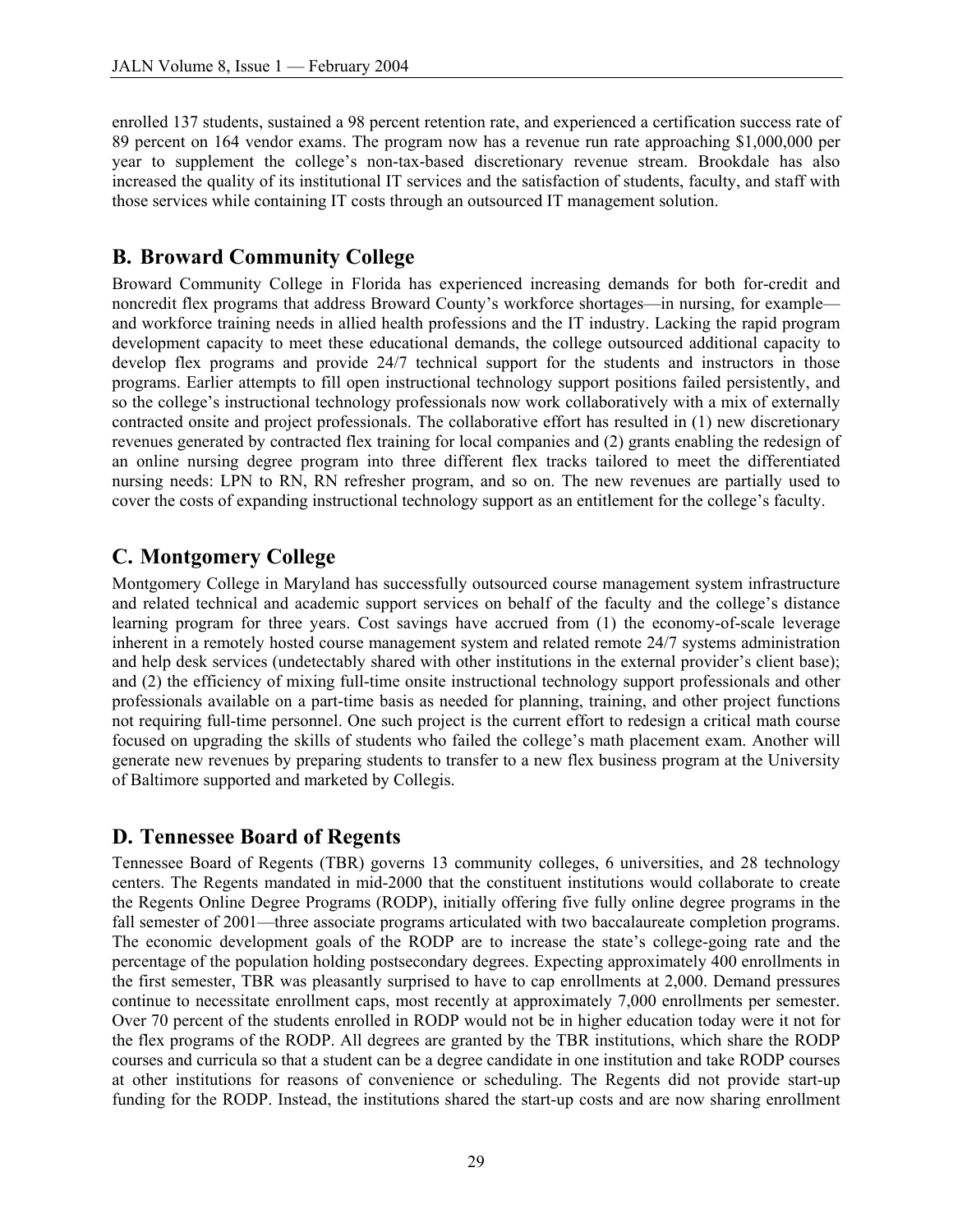revenues (tuition and fees) in an equitable split among a student's declared degree-granting institution, the institution offering a course taken by the student, and the RODP office. RODP has affordably increased access to postsecondary education in Tennessee, and has done so on a self-supporting, sustainable basis without access to additional statutory public funding.

# **III. THREE-A ACADEMIC REDESIGN STRATEGIES**

With the above examples in mind, we offer some three-A strategies for accomplishing more with less. The strategies are grouped around three overlapping ends corresponding to the issues and possibilities raised in Items 1 through 3 in the introductory section: (1) redesigning a course instance, (2) redesigning a common course, and (3) redesigning a program or course cluster for flex delivery.

#### **A. Redesigning the Course Instance to Increase Learning and Convenience**

A *course instance* is a course taught by one instructor to one group of students in one prescribed timeframe. Calculus I, for example, is a course at the University of North Carolina at Chapel Hill, but Calculus I, Section 20, Fall Semester of 1992 is a course instance I may have taught there. Redesigning a course instance, such as my section of a common course like Calculus I, is generally institutionally tactical and difficult to measure or benchmark because its impact is on one instructor and one group of students. Redesigning a course instance to improve learning outcomes by incorporating effective pedagogical or andragogical practices enabled by technology, however, can become strategic in either of two ways: (1) as an institutional strategy to provide instructional design support and technology resources and support to instructors on an institutionally systematic basis to prepare them for possible participation in more strategic redesign projects; or (2) by applying a common redesign effort to all sections of a multisection or common course and focusing on total instructional costs, as well as common learning outcomes. Needless to say, strategies for redesigning a course instance or a common course should be incorporated into any strategy for redesigning a program or course cluster for flex delivery.

The primary, but not only, software tool for redesigning courses and program delivery is the course management system (CMS). The CMS needs to be understood as much for what it is not as for what it is. Although every CMS offers content authoring functions, no CMS was designed primarily as a tool for authoring course materials. Many instructors, however, focus their use of a CMS primarily on authoring content. In contrast, few instructors have authored a commercially published textbook. Every instructor, nevertheless, is a content expert who is accustomed to selecting, organizing, and annotating content for study by students. The course content organized by the CMS-savvy instructor is typically expressed in text in a printed or digital format. That text may be supplemented by graphics, photo images, animations, sound, or video often prepared, as is the text, using software other than the CMS. The content might even be in the form of *learningware*, *i.e.*, software requiring the student not only to read, listen to, or view content materials, but also to answer questions, solve problems, and make decisions designed to foster active learning. In any case, access to content is a necessary but not sufficient condition for learning, and is only one aspect of the learning process. Most students are neither expected to learn solely on their own through self-study of content nor able to do so, even with easy access to the world's greatest libraries, best organized web-based content repositories, or most immersive and engaging learningware. There is more to learning than structured access to content and content experts, and there is more to the effective use of a CMS than tapping its capacity to organize and present content.

The CMS is a tool for organizing and managing the instructional delivery process and can be a tool for redesigning pedagogy to improve learning outcomes and increase the flexibility of the instructional process, independent of whether instruction is delivered in a classroom or online or in some blend of the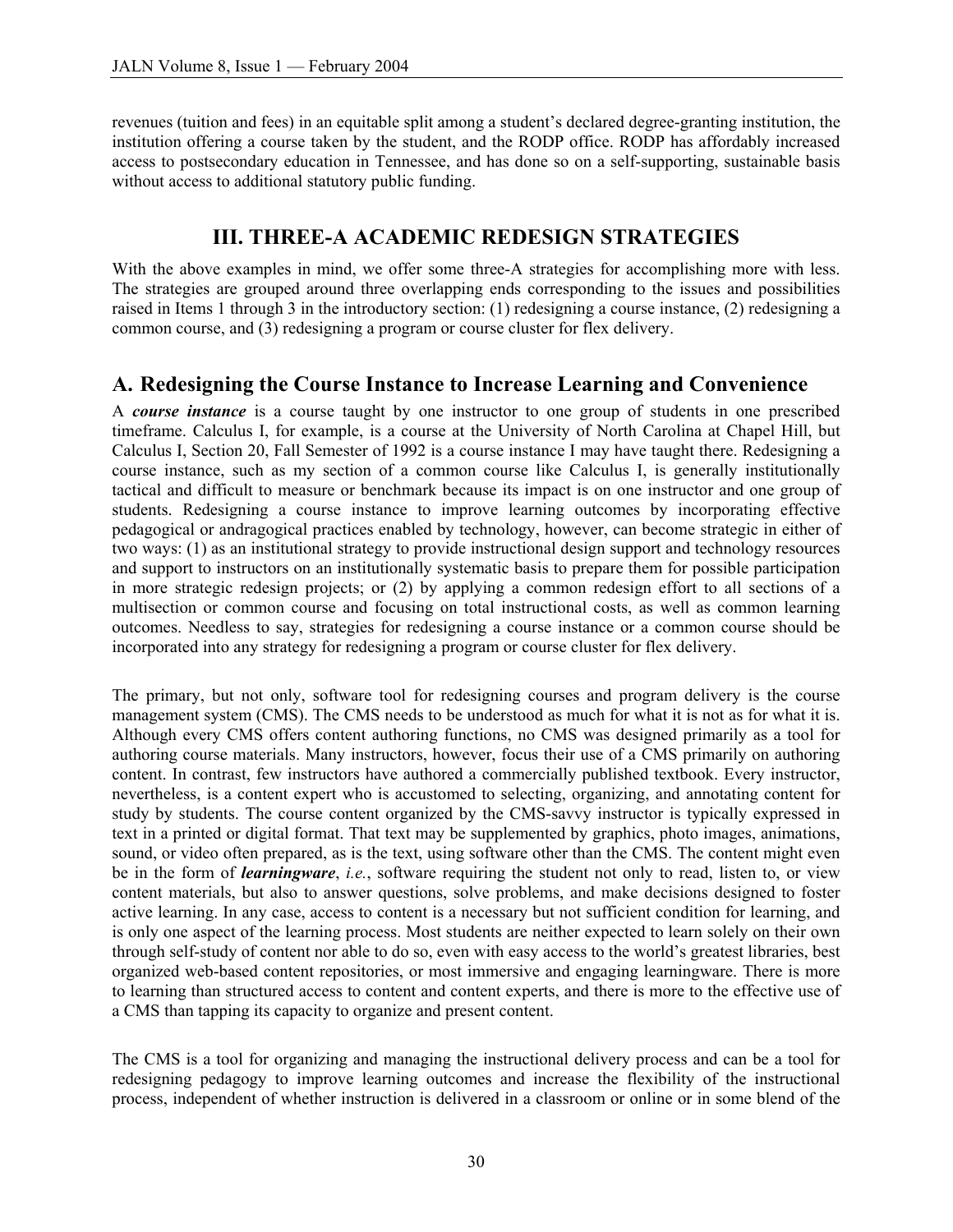two. The pedagogy redesign process often integrates other technologies into the instructional process through the CMS and takes advantage of the instructional tools embedded in the CMS to employ instructional strategies that otherwise would be too inconvenient or costly to practice.

The redesign strategies below can be applied to the course instance to improve learning outcomes and instructional flexibility for both instructor and students—*i.e.*, to make instruction more effective and convenient from the perspectives of all those involved.

- 1. The components of the course instance can be organized and amended dynamically as an online syllabus by the instructor. For example, a CMS-constructed syllabus can include these elements:
	- a. The instructor's policies; links to departmental and institutional policies; instructions for accessing and using equipment or accessing required software tools and databases; instructions to help students create and mange their public and private work spaces within the CMS course instance or within an institutional e-portfolio application; and class rosters.
	- b. A course outline; learning objectives; schedules and deadlines; project assignments; self-study and group discussion assignments drawn from print or digital content, learningware requiring active engagement; self-help quizzes; and a webliography of supplementary self-study content sources.
	- c. Links to classwide discussion threads and private peer-group discussion threads.
	- d. Links to tests to be accessed, completed, graded, and recorded at appropriate times in the course schedule.
- 2. Discourse need not be restricted to real-time discussions in a classroom or an online chat room, and individual student-instructor interactions need not be constrained by the traditional office-hour or appointment model. Asynchronous (time-shifted) web-threaded discussions can be flexible for both students and instructors, and they provide an opportunity for even the most inhibited students to collect their thoughts and participate in classwide and private peer-group discussions.
- 3. More responsibility for learning can be shifted to the student. For example, the instructor can
	- Require each student to participate weekly in classwide or smaller peer-group threaded discussions;
	- Require students to comment constructively on the work and observations of their fellow students in discussion threads designed to effect discourse and peer-grading strategies;
	- Require each student at least once during the course to initiate, moderate, and synthesize a classwide discussion thread for a grade; and
	- Organize the class into small peer groups and assign and grade group work and projects designed to promote collaboration and collaborative learning and reduce the need for individual assessments.
- 4. Self-study learningware assignments and the collaborative pedagogical strategies described here can reduce the instructor's workload or allow class size to increase with no increase in the instructor's workload.
- 5. The time spent in structured real-time interactions between instructor and students—required contact hours—can be reduced or eliminated through the above strategies.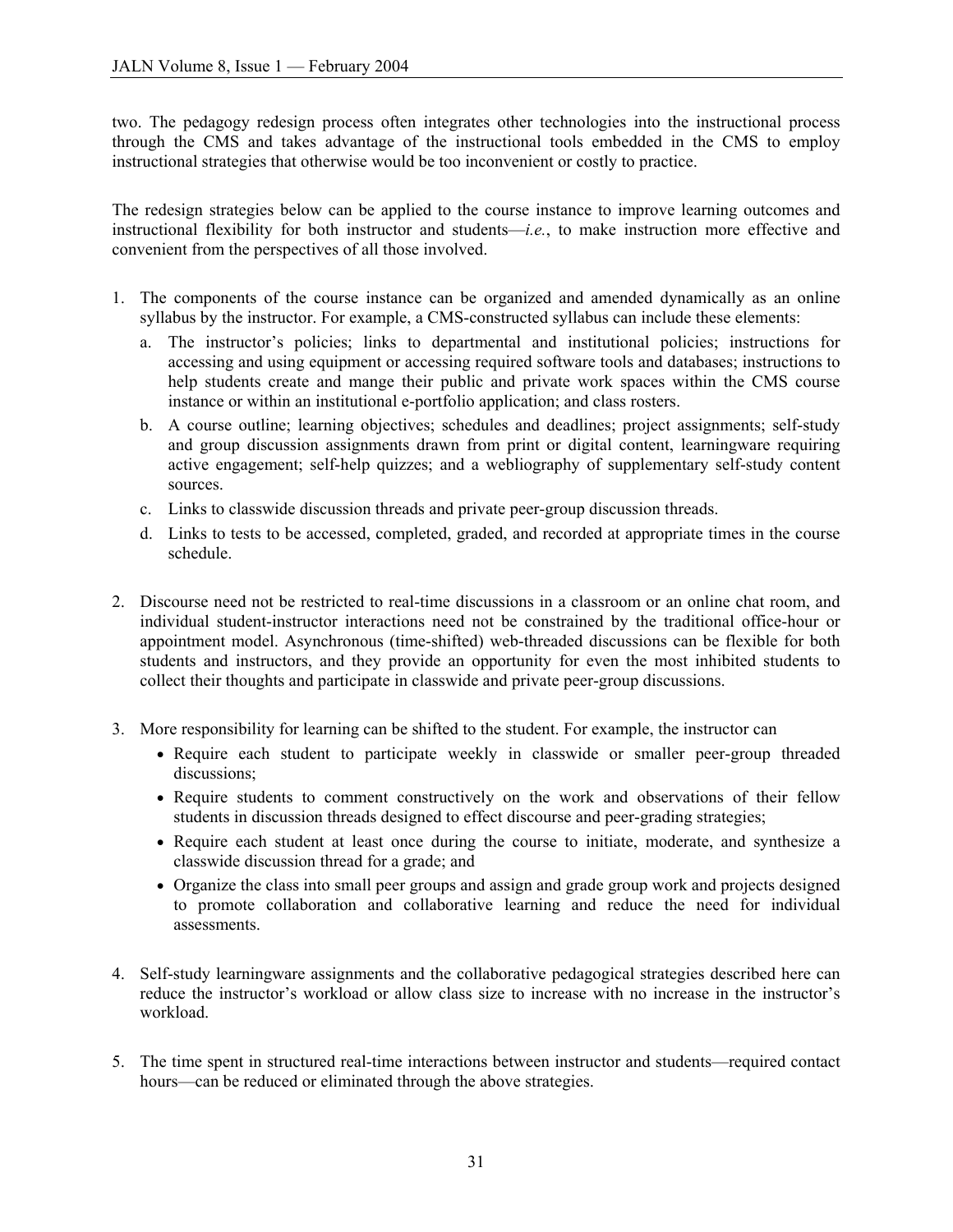- 6. Assessment of student learning can be designed to be more continuous than occasional by taking advantage of the preceding bulleted pedagogical strategies and by requiring students on a frequent basis to complete automatically graded quizzes generated in learningware or from test banks. Continuous assessment also can reduce the probability that a third party—another student, for example—would be willing to complete graded work for a student. Continuous assessment can therefore reduce or eliminate the need for test monitors, an especially important consideration in instruction that is completely online.
- 7. The instructor, working with any assistants who might be involved in the instructional process, can design strategies for individualized student interventions by using the preceding continuous assessment strategies and then tracking the student's participation and work enabled and recorded by the CMS or an e-portfolio application. Simple tools such as email and the telephone can be proactively used in such intervention strategies.
- 8. The instructional process can be individualized, in conjunction with continuous assessment strategies and individualized intervention strategies, to accommodate the disparate learning styles and learning accomplishments of different students as they navigate the course's learning objectives.
- 9. Student satisfaction can be surveyed using the CMS or other software designed for that purpose. Administered on a more frequent basis than once at the conclusion of the course, such surveys can help instructors continuously improve their communication with students and their effectiveness as instructors as a course progresses. Whatever the frequency of polling, such satisfaction surveys are a powerful quality assurance mechanism.
- 10. Student grades recorded by the instructor in the CMS can be automatically transferred to the institution's student information system as part of the permanent record for the students enrolled in a course instance. This automation, of course, requires the integration of the two systems by information technology professionals internal or external to the institution.
- 11. A course instance, as expressed through and managed by the CMS, can be saved as a digital record. This record can be useful in accreditation processes, and it can inform any student-appeal process allowed by policy during a limited period of time. It can also be stripped of students' work as appropriate and saved as a template from which to plan, amend, and launch subsequent course instances of the same or a similar course.

#### **B. Redesigning Common Courses to Decrease Costs and Increase Learning Outcomes**

The common courses cited in the introductory section are (1) the ones required of all students, (2) the few other general education courses consistently in high demand as electives, and (3) the major courses required of all degree candidates in heavily subscribed degree programs. Any institution can easily identify 20 to 40 common courses which, counting all enrollments in all course sections, collectively account for at least 35 percent of total enrollments at any academic moment. Most of these courses are common to most institutions in terms of both content and high enrollment demand and are usually offered as multiple course instances—*i.e.*, in multiple course sections taught by different instructors. For multiple sections there might be a common syllabus, common content resources, a common pedagogical framework, common learning activities and assignments, and common learning assessments, but there often are not, leaving no way to assure some degree of instructional consistency and to compare the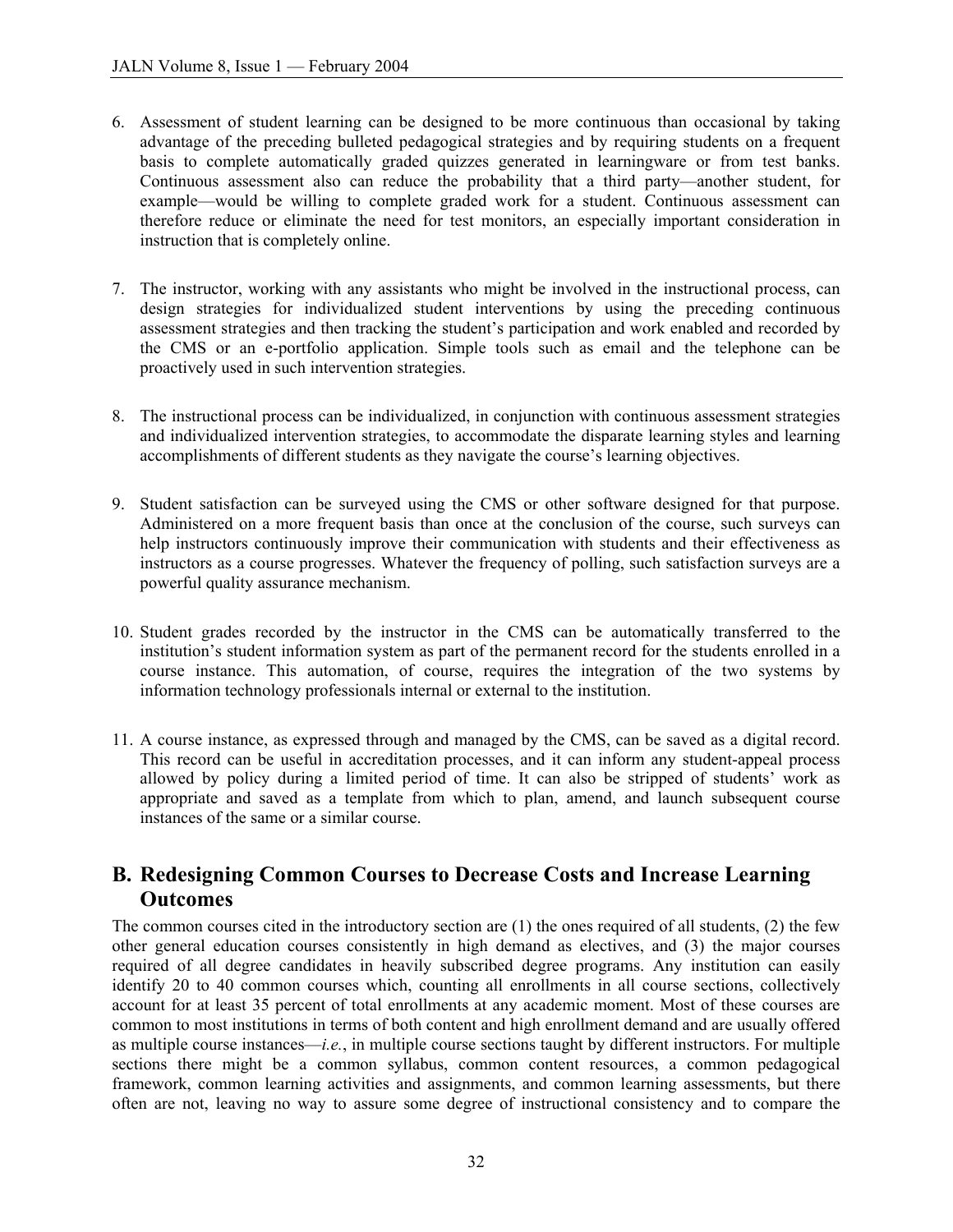quality of learning outcomes across multiple course instances. Perhaps this is as it should be for those institutions content to leave a student's foundational learning entirely in the hands of the instructors the student draws during registration. Common courses, however, provide an opportunity to assure that foundational learning outcomes are more systematic and institutional than random. The Center for Academic Transformation and the 30 institutions it supported with a grant from The Pew Charitable Trusts over a three-year period have conclusively demonstrated that common courses can be redesigned for efficiency as well as for effectiveness—improved learning outcomes achieved at a reduction in perenrollment instructional costs.

The key to success is to redesign the common course, not each of its course instances. Treating the course as a whole is an opportunity not only to improve learning outcomes, but also to achieve economies of scale, because the common course typically has enrolled a significant number of students and involved multiple instructors. The preceding list of strategies for using technology to improve the instructional effectiveness of a course instance can be applied to the common course as a whole and, along with other strategies dependent on the scale of the common course, can be deployed to reduce per-enrollment instructional costs.

- 1. Practice the strategies listed in the preceding section to increase instructional effectiveness, not for each course instance, but for the course as a whole. Doing so can contribute to reductions in the cost of instruction. For example,
	- a. Increase students' responsibility for their own learning through immersive self-study learningware and strategies for encouraging or requiring collaboration and discourse among students, thereby reducing the instructional workload;
	- b. Automate or reduce the labor in grading and other forms of feedback by using test-bank software, learningware, or peer-grading strategies, thereby reducing the instructional workload.
- 2. Use instructional assistants to replace some faculty functions, thereby changing the labor mix, decreasing per-enrollment instructional costs, and increasing the number of students served. For example, assign high-achieving students or other instructional assistants to functions that do not require the higher-paid expertise of a faculty member—functions such as
	- administrative and course management tasks;
	- maintaining the course website;
	- grading;
	- monitoring threaded discussions; and
	- tracking students' progress, intervening with individual students when appropriate, and otherwise selectively referring problems to a faculty member.
- 3. Administer common assessments and exams across all course instances. If any of these are nationally prepared or administered, the results can be compared to national norms.
- 4. Aggregate all course instances into a single course instance and deploy economy-of-scale strategies:
	- a. Deconstruct the course into a number of modules, designate one faculty member to teach one module to create a one-to-one pairing of faculty team members with modules, and assign the faculty team responsibility for the course and any instructional assistants assigned to the course.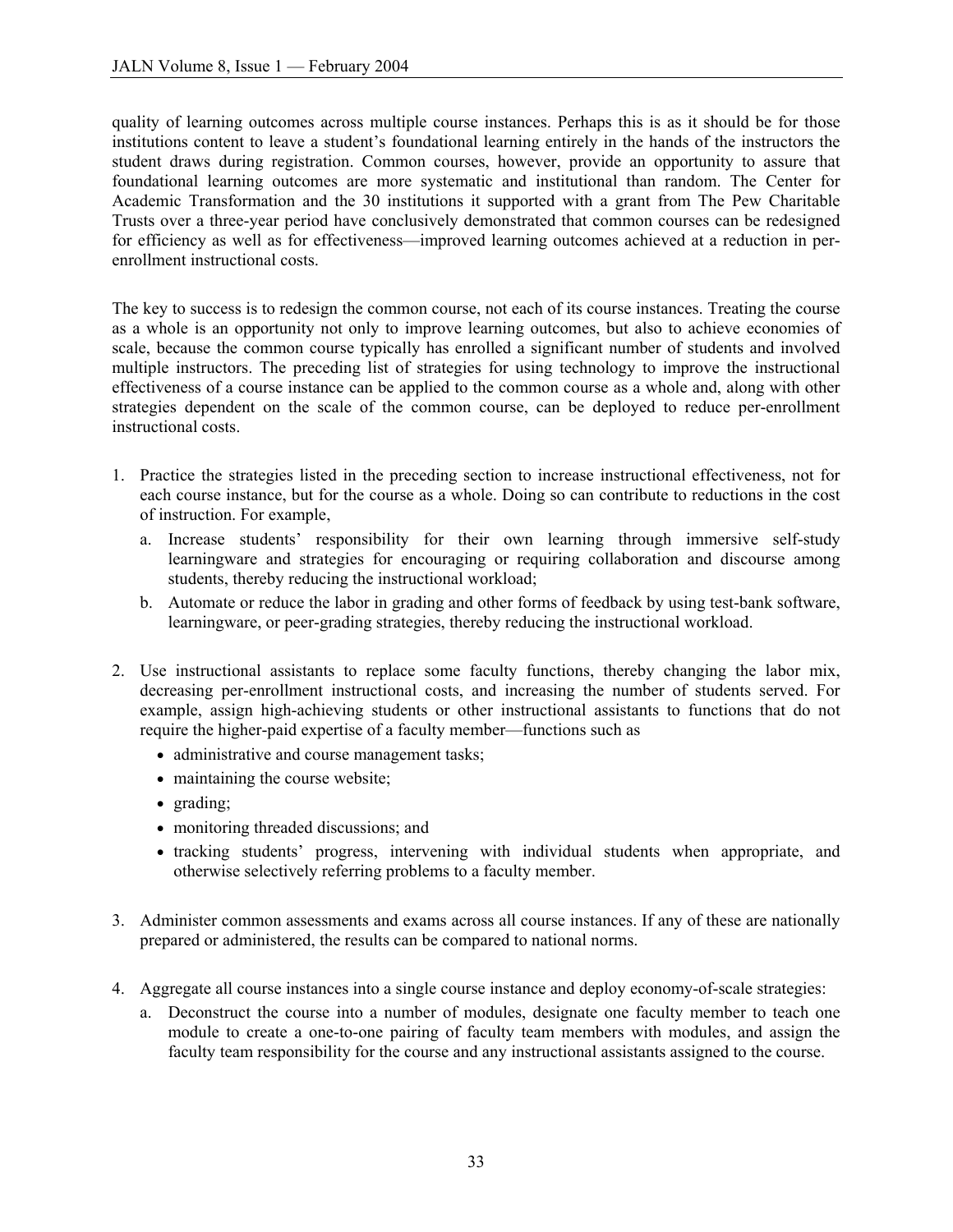b. Divide the students into cohort groups, further divide each cohort group into small private peergroups for group study and interaction, and assign an instructional assistant (or instructor) to manage and assist each cohort group.

Most of the strategies outlined to this point could be practiced in the absence of technology. Only technology, however, makes it systematically convenient, practical, and affordable for (1) an instructor to redesign pedagogy to improve the learning outcome of teaching a course instance and (2) a faculty team to redesign a common course not only to improve learning outcomes, but also to decrease instructional costs. Any institution hoping to use technology to improve instructional effectiveness and efficiency systematically should, as a first step, provide opportunities for its faculty to explore and adopt these technology-enabled redesign strategies to improve academic quality and productivity. This will require not only technology support and training opportunities, but also technology-savvy instructional redesign support, which is in short supply and often absent in the resident instructional design staff. The pertinent analogy is that new administrative systems can be implemented and technically supported by the technology staff, but the effective and efficient use of these systems in the provision of administrative services requires administrative officers and their staffs to engage in the redesign of administrative service processes, which often requires the help of experienced external consultants and support specialists.

# **C. Redesigning Program Delivery to Participate in Flex Markets**

The strategies for redesigning course instances and common courses neither assume nor preclude an online instructional delivery model. The strategy for the course instance, however, notes that several strategies for improving instructional effectiveness can be applied to reduce or eliminate the need for structured real-time interaction between instructor and students—the key to redesigning programs as flex programs for niche flex markets. Students who seek to enroll in flex programs often do so of necessity and so require flex services in all academic and administrative aspects of the educational service process. Online self-service, however, can easily fall short in the absence of a convenient opportunity for the student to request and receive individualized help from the instructor or other service provider, either in person, on the phone, or online in real time—just-in-time help as needed by the individual student. Instructional services are no exception. Indeed, when instructional processes are redesigned to be offered primarily asynchronously online as flex instruction, the provision of just-in-time, real-time individual assistance becomes especially critical.

Flex education is not synonymous with distance education, a distinction too often overlooked in discussions of distance education. Nor is flex education synonymous with online education. The dominant feature of flex instruction, whether delivered entirely online or not, is the time-shifting of instruction typically accomplished by using real-time interactions only for learning activities for which asynchronous (time-shifted) delivery is arguably impossible or would put important learning objectives at high risk. Programs delivered online asynchronously, except for any practicum-like requirements, are the most flexible of flex programs and are especially appropriate for audiences not within a reasonable radius of access to a campus or its extended instructional facilities. Flex programs marketed within that radius have a greater degree of freedom to risk market share by insisting on some degree of structured real-time learning activity that might otherwise have been delivered asynchronously. Time shifting, however, is a powerful convenience factor which should not be dismissed as a competitive edge just because a target audience is within driving or walking distance of instructional facilities.

We listed in the introductory section nine possible reasons for redesigning degree and certificate programs for flex delivery. Now we offer strategies for success in flex markets. There is more involved than the effective, efficient, and convenient delivery of courses.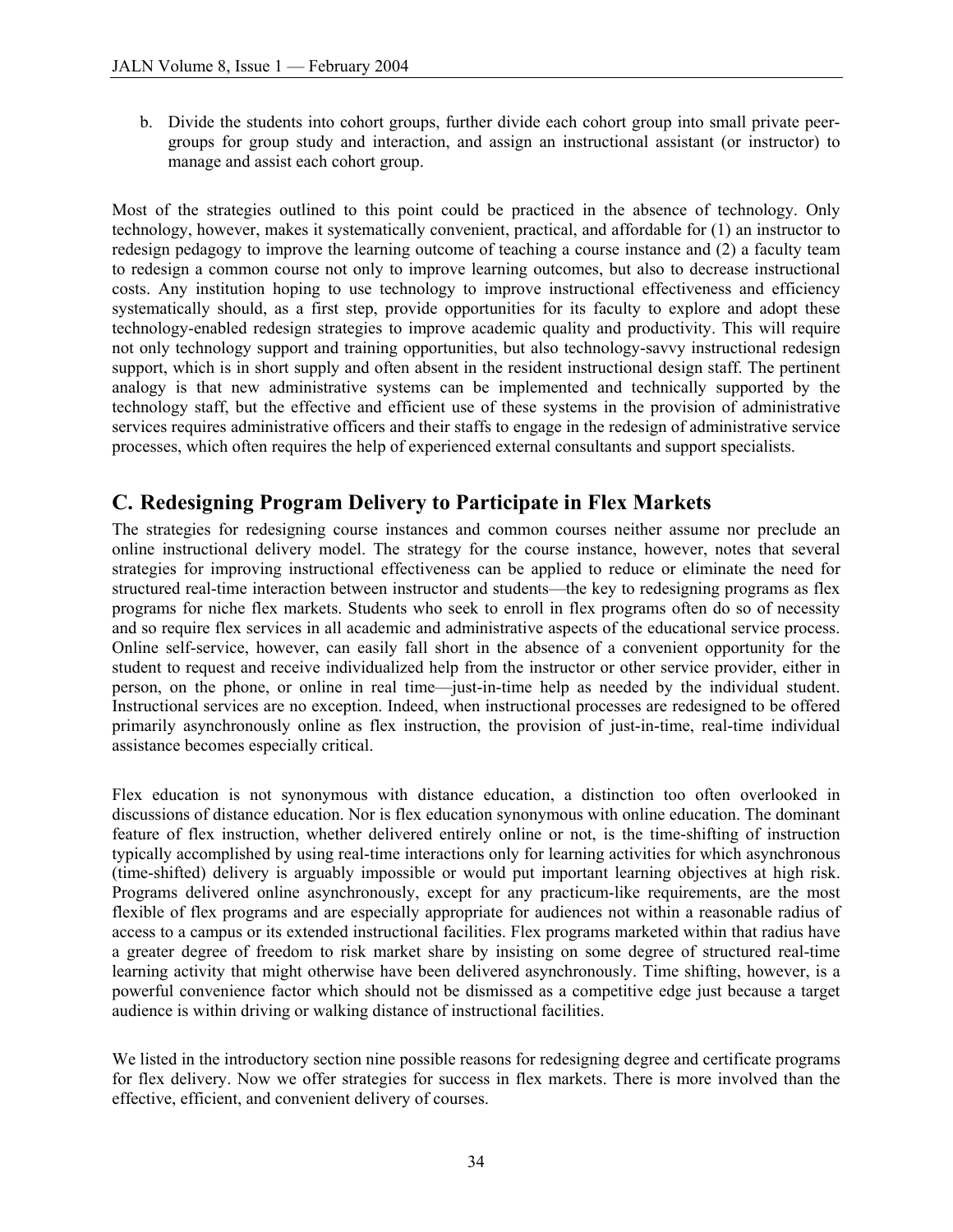- 1. Verify the viability of the market.
	- Conduct market research to discover or verify one or more niche markets for the particular degree or certificate program that is under consideration for flex delivery.
	- Decide whether to focus on a consumer offering or a contract offering to businesses and other organizations—or both.
	- Evaluate the competitors already serving the market niches of interest.
	- Estimate potential market share, and develop a draft business plan projecting enrollment revenues, expenses, profits and losses, and a break-even schedule.
	- Decide whether to enter the market with a flex offering.
- 2. Redesign or develop the program for flex delivery.
	- Assign a faculty team to take responsibility for the redesign and development process.
	- Provide technology infrastructure for the development process, and assign a technology services team to support the development process.
	- Assign a team of curriculum design, instructional design, and course development and evaluation professionals to support the faculty team.
	- Provide project management for the redesign and development process.
	- Establish a curriculum delivery and access model with enrollment options designed to meet market needs: semester model, reduced term model, cohort model, open enrollment model, and so on. The more flexible the model, the more attractive the program will be in most flex markets.
	- Select instructional effectiveness strategies described in the section on the course instance and, for required courses, the instructional efficiency strategies described in the section on common courses.
	- Adapt the modular approach, described in the section on common courses, in order to facilitate the development of niche variations on the program or the re-use of major course components in other programs.
	- Develop templates, common features, and common interfaces to ensure the coherence of the program from a student perspective.
	- Redesign and develop the courses on a schedule that is aligned with the curriculum delivery and access model.
	- Design course and program evaluation services to help assure the quality of the program and its courses from the perspectives of student and instructor satisfaction.
	- Design a process to train the instructors and instructional assistants who will be recruited initially and periodically thereafter to deliver the program.
- 3. Develop a cost-effective marketing and student recruitment plan.
	- Acquire prospect databases or reuse the ones used in the market research phase.
	- Design a recruiting campaign using email, telemarketing, the web, and traditional media to penetrate the program's target flex markets.
	- Acquire and implement a leads management system to track, manage, and report the recruiting process and its yield—cost per enrollment, for example, which will be a critical factor in adjusting the draft business plan and recruiting process, as needed.
	- Design the integrated service processes, such as online loan processing and admissions and registration processes, required to enroll the recruit.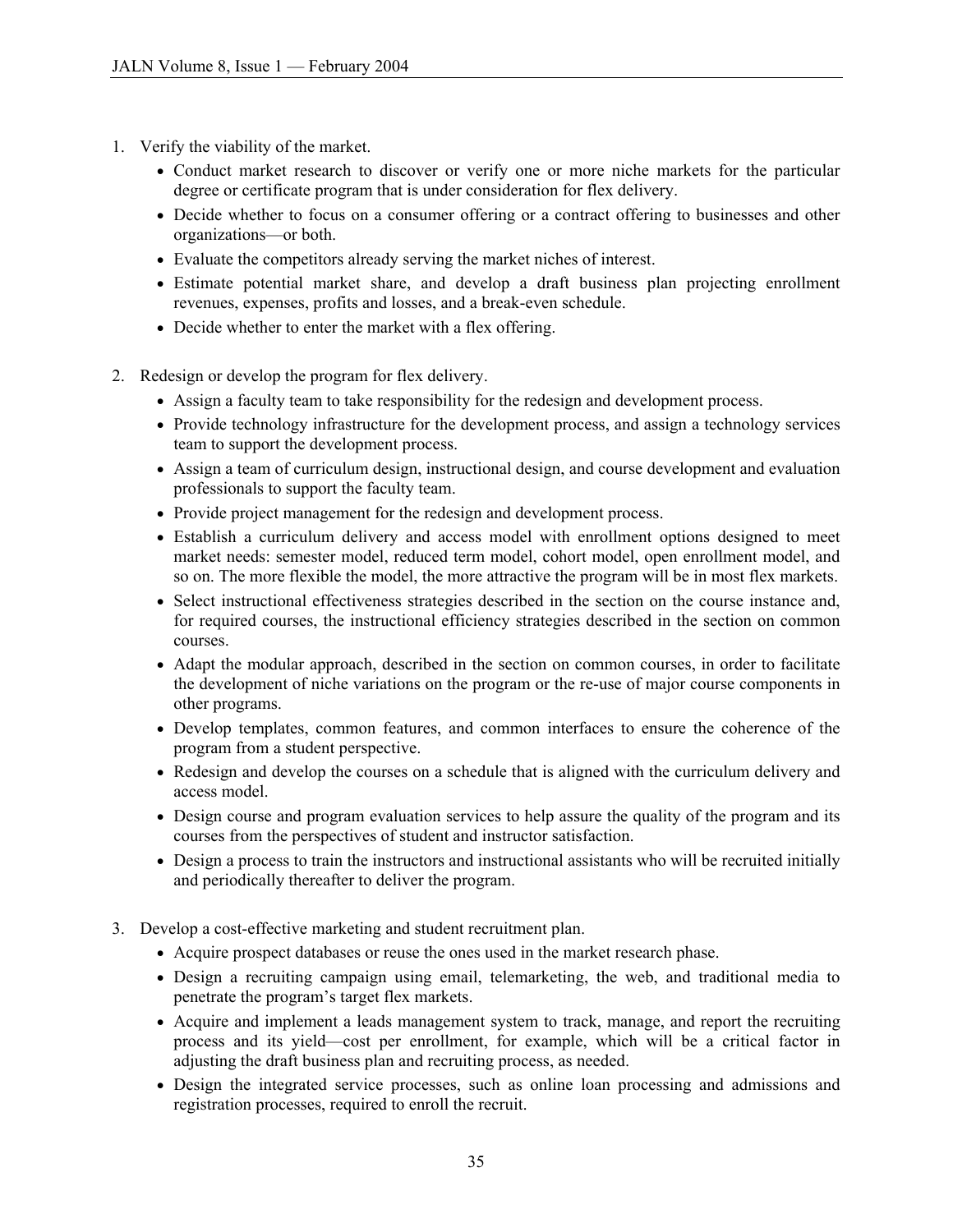- Assign and train a recruiting and service professional responsible for enrollments and enrollment management.
- 4. Identify a reliable, redundant, secure, scalable infrastructure for hosting the technology systems required by the program at time of rollout and beyond.
- 5. Integrate the various systems (leads management system, CMS, student information system, portal system, e-commerce system, and so on) required to support the program at time of rollout.
- 6. Develop online academic and technical support services for students who will enroll in the program.
	- Identify, redesign, and integrate the various student service processes that must be delivered online to provide a comprehensive, competitive student service environment: academic advising, bursar, registrar, bookstore, career counseling, and other services.
	- Design a toll-free call center to support the above services with just-in-time help.
	- Plan the rollout of a 24/7 technology help desk and online support system for students who will enroll in the program—and for their instructors.
- 7. Deliver the program.
	- Train all instructors, adjuncts, and instructional assistants who will deliver the courses.
	- Recruit and enroll students, and monitor the progress of the recruitment process against plan.
	- Assess and address issues continuously during the rollout phase of instruction and academic and technology support services.
	- Evaluate the courses and the program to track student and instructor satisfaction on a periodic basis, as a means to ensure quality and continuously improve the program.
- 8. Calculate program expenses and revenues on a dynamic basis, and adjust the business and resource plan accordingly.

## **IV. CONCLUSION: ACADEMIC RETURN ON TECHNOLOGY**

Viewed through the demanding and not always sharply or agreeably focused lens of academic productivity, the current financial and policy pressures on the community college can best be relieved by technology-enabled academic service redesign strategies capable of generating a measurable academic return on technology. The governing board for any nonprofit higher education institution has the unenviable task of trying to balance these external expectations within the mission of the institution and its resource plan. Indeed, the governing board represents the following external constituencies:

- Students and, often, their families
- Executive and legislative branch policy and decision makers who exercise control over any public funds made available to the institution
- Donors
- Organizations contracting for services on a fee-for-service basis—employers and grant organizations expecting specific educational or research services in return for their directed investments in the institution

The governing board and the chief executive who reports to it are responsible for generating an academic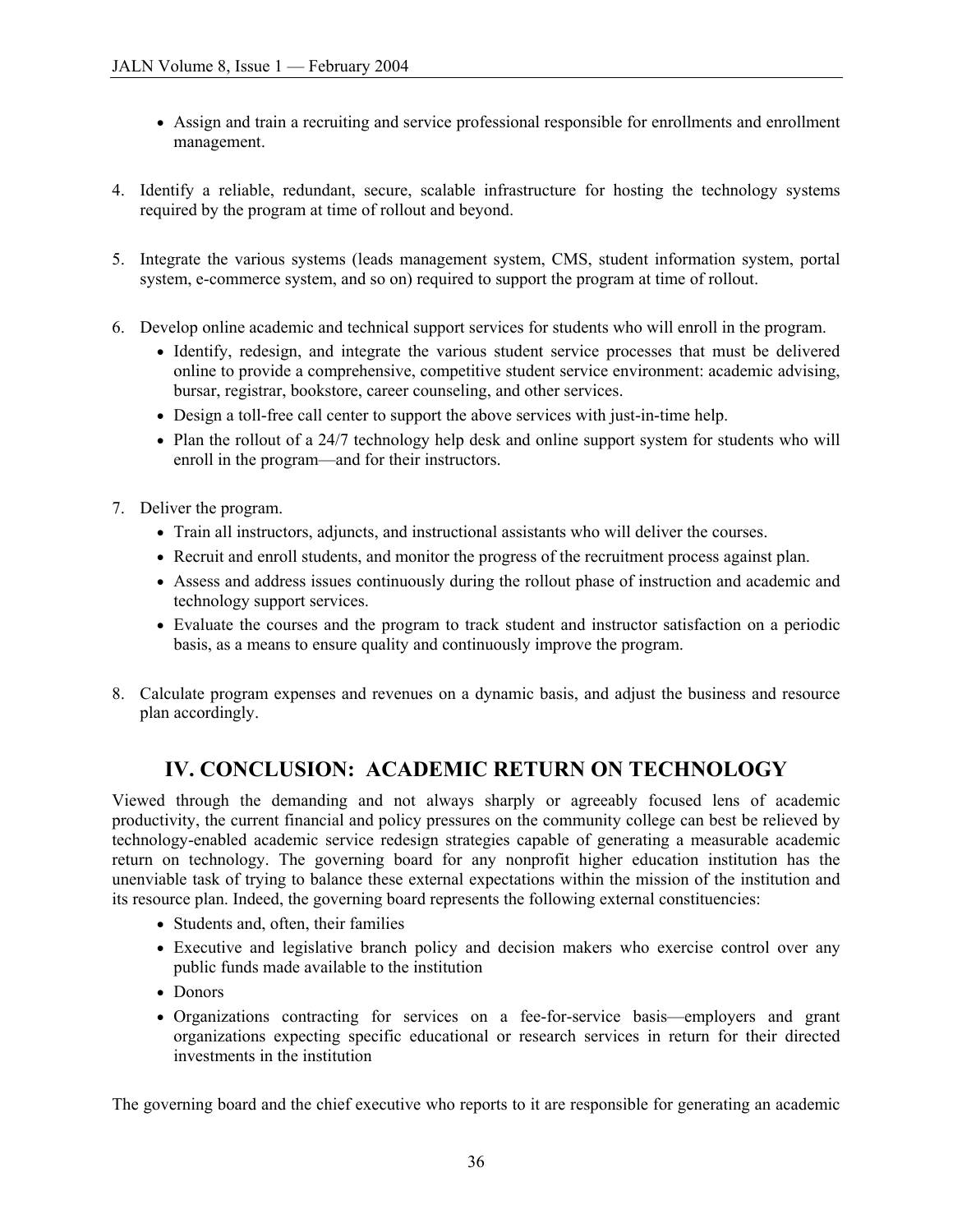return on technology from the perspectives of the above external constituencies. We have accordingly suggested focusing the investment in technology on strategies and support services designed to

- Help instructors redesign their pedagogical and andragogical practices to increase the learning outcomes they assess in delivering a course instance—a form of academic accountability and productivity that uses the desire of the faculty to help students learn in order to create more effective learning environments and increase student satisfaction;
- Help academic officers and deans engage their department chairs and faculty colleagues in the systematic redesign of common courses to improve learning outcomes on an institutionally established basis while reducing overall instructional costs for those courses—a form of academic accountability, affordability, and productivity capable of meeting the policy expectations; and
- Help academic officers work with deans, chairs, and program heads to meet external expectations and competitive pressures for delivering high-demand for-credit and noncredit programs with minimal requirements for real-time interactions between instructors and students—a form of academic accessibility, affordability, and accountability responsive to policymakers and market demands.

## **V. REFERENCES**

- 1. **Jones, S.** *The Internet Goes to College: How Students Are Living in the Future*. Pew Internet & American Life Project. Philadelphia: Pew Charitable Trusts, September 2002.
- 2. **Burd, S.** "Republican Leaders Stress Accountability and Cost Issues in Hearing on Higher Education Act," *Chronicle of Higher Education.* Washington DC, May 14, 2003.
- 3. **Callan, P. and others.** *Measuring Up 2002: The State-by-State Report Card for Higher Education*. San Jose, CA: National Center for Public Policy and Higher Education, 2002.
- 4. **Farrell, E. F.** "A Common Yardstick?" *Chronicle of Higher Education.* Washington, DC, August 15, 2003.
- 5. **Jones, D.** *State Shortfalls Predicted Throughout the Decade*, Policy Alert. San Jose, CA: The National Center for Public Policy and Higher Education, February 2003.
- 6. **Symonds, W. C.** "Colleges in Crisis." Special Report, *Business Week.* New York, April 28, 2003.
- 7. **von Zastrow, C., Jones, R. T., and others.** *The Business Leader's Guide to Measuring Up, 2002*. Washington: The National Alliance of Business, February 2003.
- 8. Information about the Center for Academic Transformation and its Course Redesign Program funded by the Pew Charitable Trusts, including detailed case studies, can be found at [http://www.center.rpi.edu/PewGrant.html.](http://www.center.rpi.edu/PewGrant.html)
- 9. **Distance Education at Degree-Granting Postsecondary Institutions: 2000-2001.** National Center for Education Statistics.<http://nces.ed.gov/pubsearch/pubsinfo.asp?pubid=2003017>
- 10. **Urdan, T. A., Weggen, C. C., and Moe, M. T.** *Two Years to Life: Investment Themes in For-Profit, Post-Secondary Education*. Industry Report. San Francisco: ThinkEquity Partners, 2002.
- 11. **Graves, W. H.** New Educational Wealth as a Return on Investment in Technology, *EDUCAUSE Review* 37(4): July/August 2002. <http://www.educause.edu/ir/library/pdf/erm0242.pdf>

## **VI. ABOUT THE AUTHOR**

**Dr. William H. Graves** is Vice Chairman of the Board of Directors and Chief Academic Officer for Collegis, a product-neutral services company solely serving higher education with a range of planning, technology management, marketing, student recruiting, academic support, and curriculum solution services. His perspective derives from over 30 years of experience as a professor and academic